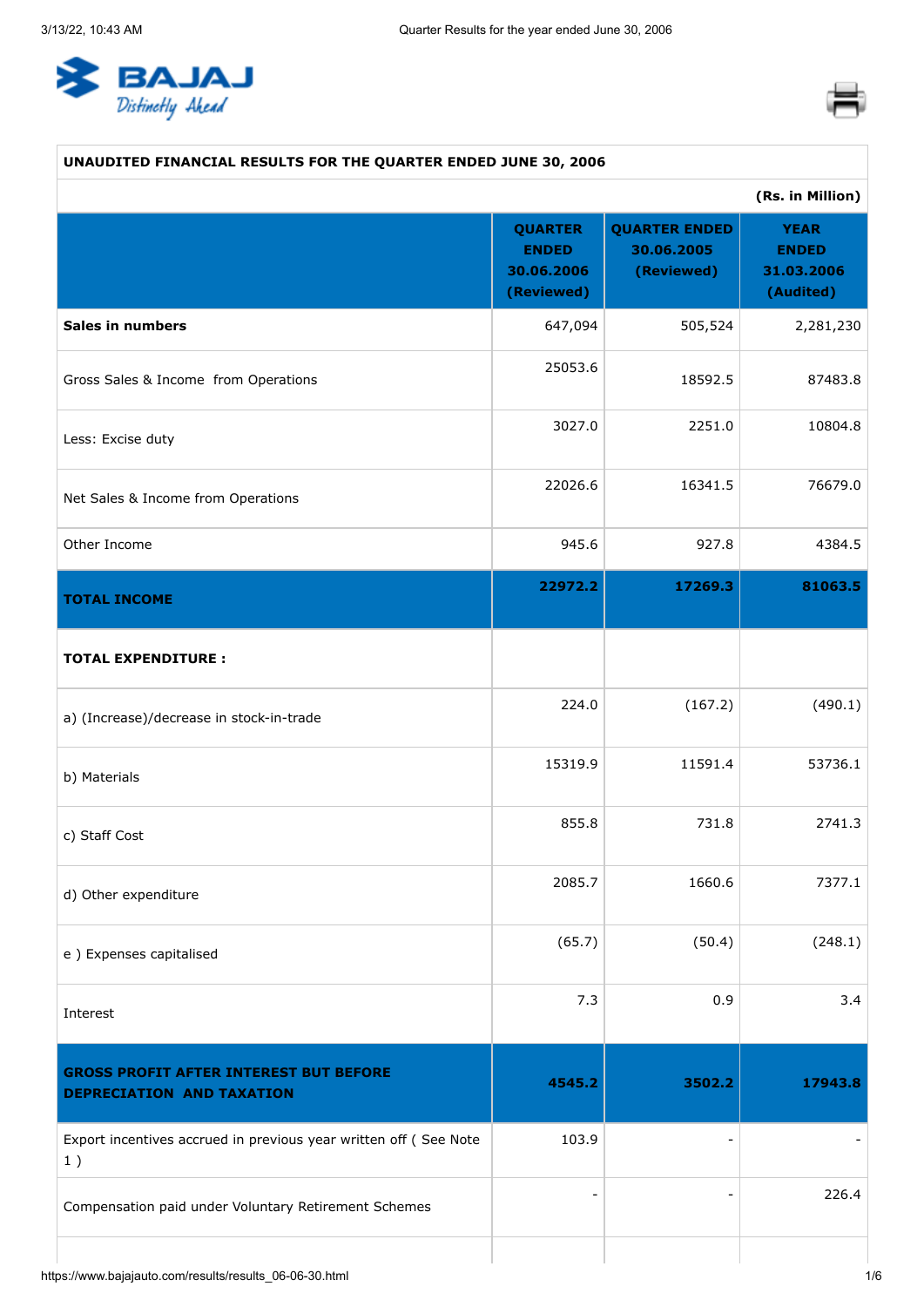3/13/22, 10:43 AM Quarter Results for the year ended June 30, 2006

| Depreciation                                                                   | 481.2      | 462.2      | 1910.0     |
|--------------------------------------------------------------------------------|------------|------------|------------|
| <b>PROFIT BEFORE TAX</b>                                                       | 3960.1     | 3040.0     | 15807.4    |
| Provision for Taxation (Including Deferred Taxes & Fringe Benefit<br>Tax)      | 1300.0     | 950.0      | 4791.1     |
| <b>NET PROFIT</b>                                                              | 2660.1     | 2090.0     | 11016.3    |
| Prior period adjustments                                                       |            |            |            |
| Tax credits pertaining to earlier years                                        | ٠          |            | 225.1      |
| Others (net)                                                                   |            | (10.5)     | (8.7)      |
| <b>PROFIT AFTER PRIOR PERIOD ADJUSTMENTS</b>                                   | 2660.1     | 2079.5     | 11232.7    |
| Paid up Equity Share Capital (Face value of Rs 10/-)                           | 1011.8     | 1011.8     | 1011.8     |
| Reserves excluding Revaluation Reserves                                        |            |            | 46695.5    |
| Basic and Diluted Earnings per Share of Rs.10/- each (not<br>annualised) (Rs). | 26.3       | 20.6       | 111.0      |
| Aggregate of Non-Promoter Shareholding:                                        |            |            |            |
| No. of Shares                                                                  | 71,039,218 | 71,038,993 | 71,039,218 |
|                                                                                |            |            |            |

## **CONSOLIDATED FINANCIAL AND SEGMENT-WISE RESULTS OF BAJAJ AUTO LIMITED AND ITS SUBSIDIARIES, JOINT VENTURES AND ASSOCIATES**

### UNAUDITED CONSOLIDATED FINANCIAL RESULTS FOR THE QUARTER ENDED JUNE 30, 2006

|                                    |                                              |                                              | (Rs. in Million)                             |
|------------------------------------|----------------------------------------------|----------------------------------------------|----------------------------------------------|
|                                    | <b>QUARTER</b><br><b>ENDED</b><br>30.06.2006 | <b>QUARTER</b><br><b>ENDED</b><br>30.06.2005 | <b>YEAR ENDED</b><br>31.03.2006<br>(Audited) |
| Net Sales / Income from operations | 22942.8                                      | 17558.3                                      | 81037.4                                      |
| <b>Total Expenditure:</b>          |                                              |                                              |                                              |
|                                    |                                              |                                              |                                              |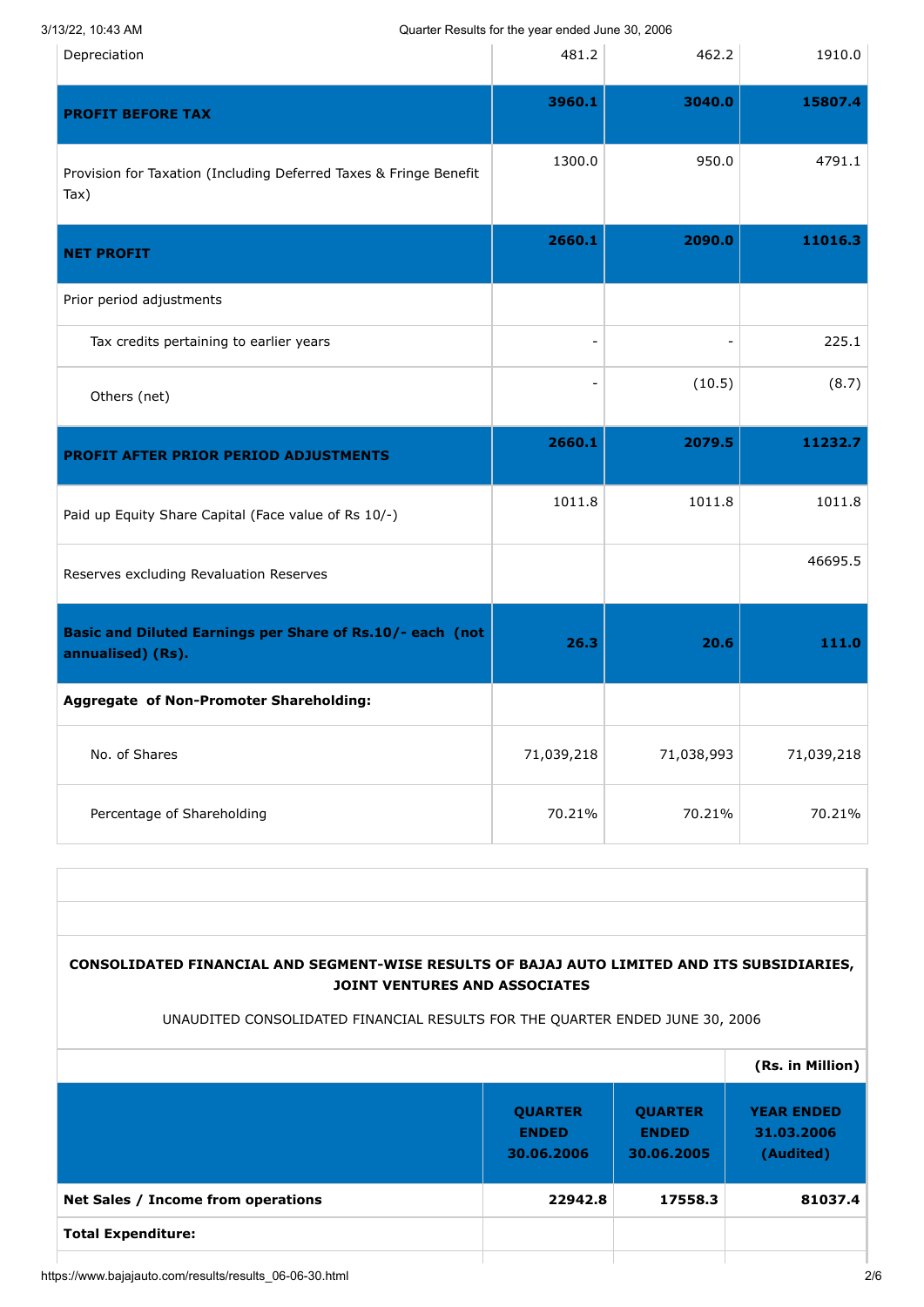Quarter Results for the year ended June 30, 2006

| a) Materials                                                                        | $\alpha$ add to 1 to batter to 1 th $\beta$ batter brital batter boy,<br>15553.8 | 11431.9 | 53281.5 |
|-------------------------------------------------------------------------------------|----------------------------------------------------------------------------------|---------|---------|
| b) Staff Cost                                                                       | 861.8                                                                            | 737.7   | 2763.6  |
| c) Other expenditure                                                                | 2078.6                                                                           | 1655.2  | 7391.4  |
| d) Expenses capitalised                                                             | (65.7)                                                                           | (50.4)  | (248.1) |
| Interest                                                                            | 7.3                                                                              | 0.9     | 3.4     |
| <b>Gross Profit after Interest but before Depreciation &amp;</b><br><b>Taxation</b> | 4507.0                                                                           | 3783.0  | 17845.6 |
| Export incentives accrued in previous year written off (See<br>Note1)               | 103.9                                                                            |         |         |
| Compensation paid under Voluntary Retirement Schemes                                |                                                                                  | 0.4     | 227.8   |
| Depreciation                                                                        | 481.9                                                                            | 462.8   | 1912.8  |
| <b>Profit Before Tax and share of profit on Investments in</b><br><b>Associates</b> | 3921.2                                                                           | 3319.8  | 15705.0 |
| Add: Share of Profit after tax on Investments in Associates                         | 14.3                                                                             | 53.1    | 93.1    |
| <b>Profit Before Tax</b>                                                            | 3935.5                                                                           | 3372.9  | 15798.1 |
| Provision for Taxation (Including Deferred Taxes & Fringe<br>Benefit Tax)           | 1419.3                                                                           | 1024.2  | 5093.7  |
| <b>Net Profit</b>                                                                   | 2516.2                                                                           | 2348.7  | 10704.4 |
| Prior period adjustments                                                            |                                                                                  |         |         |
| Tax credits pertaining to earlier years                                             |                                                                                  |         | 228.2   |
| Others (net)                                                                        |                                                                                  | (10.5)  | (8.7)   |
| <b>Profit After Prior Period Adjustments</b>                                        | 2516.2                                                                           | 2338.2  | 10923.9 |
| Less: Minority Interest in Net Income of subsidiaries                               | (41.5)                                                                           | 36.7    | (122.1) |
| Income attributable to consolidated group                                           | 2557.7                                                                           | 2301.5  | 11046.0 |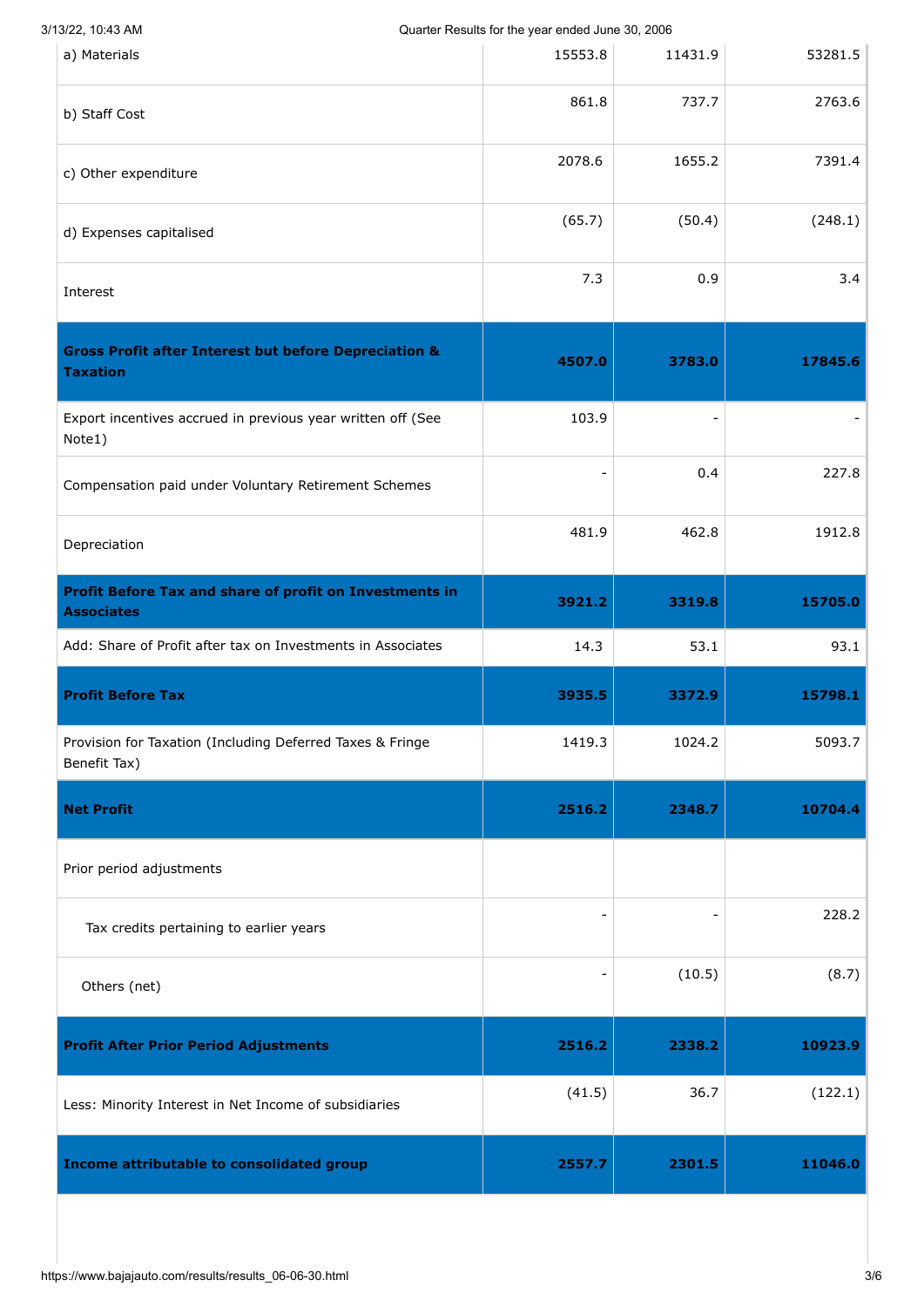| SEGMENT-WISE REVENUE, RESULTS AND CAPITAL EMPLOYED     |                                              |                                              | (Rs. in Million)                             |
|--------------------------------------------------------|----------------------------------------------|----------------------------------------------|----------------------------------------------|
|                                                        | <b>QUARTER</b><br><b>ENDED</b><br>30.06.2006 | <b>QUARTER</b><br><b>ENDED</b><br>30.06.2005 | <b>YEAR ENDED</b><br>31.03.2006<br>(Audited) |
| <b>Segment Revenue</b>                                 |                                              |                                              |                                              |
| Automotive                                             | 22039.7                                      | 16352.9                                      | 76728.2                                      |
| Insurance                                              | 9662.4                                       | 3930.2                                       | 38440.4                                      |
| Investment & Others                                    | 952.4                                        | 997.1                                        | 4470.7                                       |
| <b>Total</b>                                           | 32654.5                                      | 21280.2                                      | 119639.3                                     |
| Less: Inter segment Revenue                            | 61.6                                         | 57.4                                         | 254.5                                        |
| <b>Net Sales/Income from operations</b>                | 32592.9                                      | 21222.8                                      | 119384.8                                     |
| <b>Segment Profit/(Loss) before Tax &amp; Interest</b> |                                              |                                              |                                              |
| Automotive                                             | 3109.2                                       | 2199.2                                       | 11826.9                                      |
| Insurance                                              | (40.8)                                       | 215.3                                        | (167.4)                                      |
| Investment & Others                                    | 874.4                                        | 959.3                                        | 4142.0                                       |
| <b>Total</b>                                           | 3942.8                                       | 3373.8                                       | 15801.5                                      |
| Less: Interest                                         | 7.3                                          | 0.9                                          | 3.4                                          |
| <b>Total Profit Before Tax</b>                         | 3935.5                                       | 3372.9                                       | 15798.1                                      |
| <b>Capital Employed</b>                                |                                              |                                              |                                              |
| Automotive                                             | 7410.8                                       | 7913.0                                       | 6839.9                                       |
| Insurance                                              | 5383.3                                       | 3269.8                                       | 5640.1                                       |
| Investment & Others                                    | 63399.4                                      | 51715.8                                      | 60325.7                                      |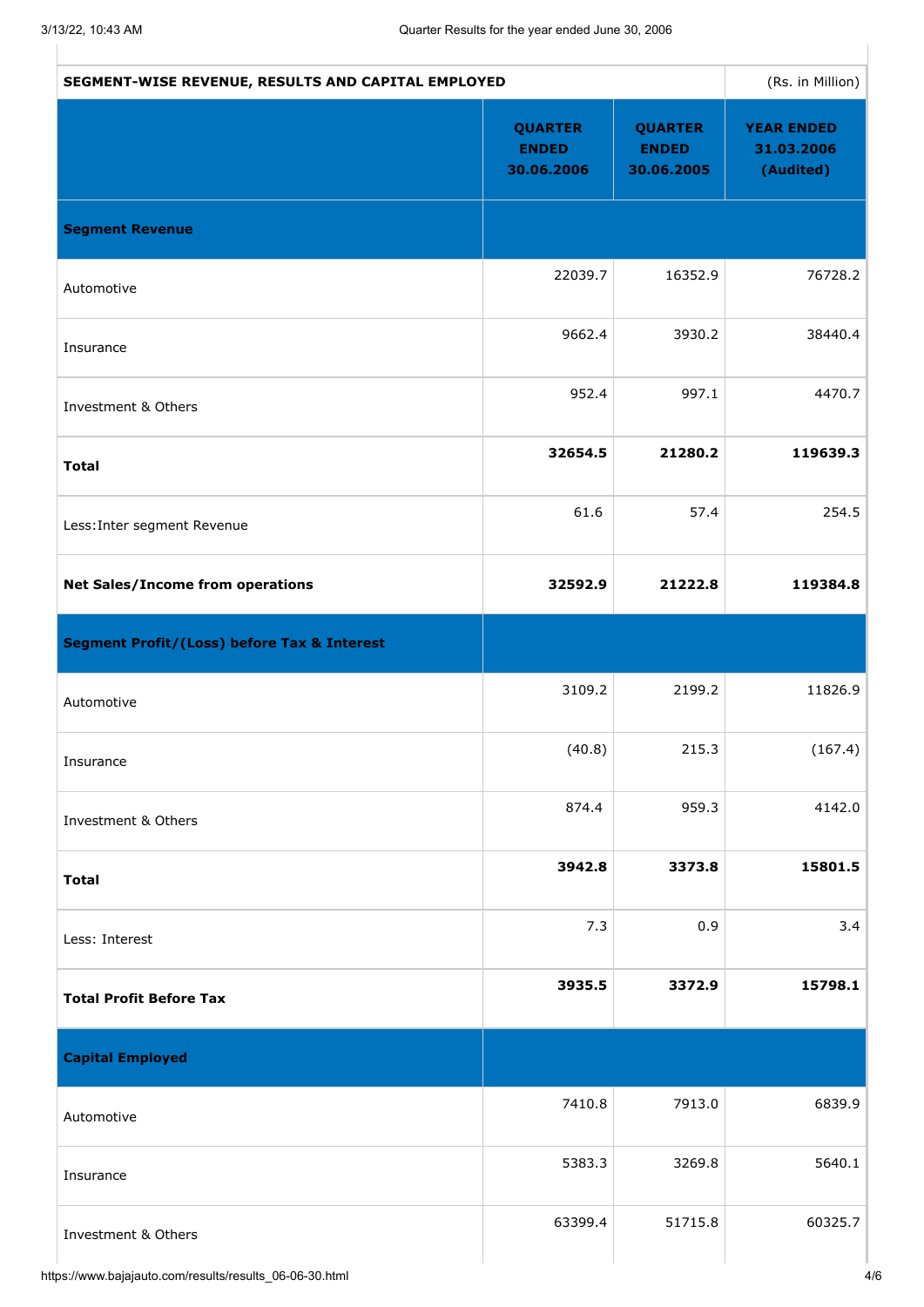| Unallocable  | (4408.5) | (2281.6) | (3828.9) |
|--------------|----------|----------|----------|
| <b>Total</b> | 71785.0  | 60617.0  | 68976.8  |

### **NOTE:**

The consolidated financial results include results of the following companies

| <b>Name of the company</b>                            | % Shareholding and voting<br>power of Bajaj Auto Limited<br>and Subsidiaries | <b>Segment</b>              | <b>Consolidated as</b> |
|-------------------------------------------------------|------------------------------------------------------------------------------|-----------------------------|------------------------|
| a) Bajaj Auto Holdings Limited                        | 100%                                                                         | Investment                  | Subsidiary             |
| b) Bajaj Allianz General Insurance Company<br>Limited | 74%                                                                          | Insurance -<br>general      | Subsidiary             |
| c) Bajaj Allianz Life Insurance Company<br>Limited    | 74%                                                                          | Insurance - life            | Subsidiary             |
| d) Maharashtra Scooters Limited                       | 24%                                                                          | Automotive &<br>Investments | Joint Venture          |
| e) Bajaj Auto Finance Limited                         | 41.51%                                                                       | Hire Purchase<br>Financing  | Associate              |

#### **NOTES:**

- 1. During this quarter, the company has written off export incentives of Rs. 103.9 million that had accrued and was accounted during the last year, due to reduction of incentive under Target Plus Scheme announced by Government of India in the current quarter with retrospective effect.
- 2. Gross Written Premium (GWP) for the quarter ended June 30, 2006 of general and life insurance business is Rs. 4501.4 million and Rs. 7321.9 million respectively. The corresponding figure for the quarter ended June 30, 2005 was Rs. 3168.8 million and Rs. 2396.7 million respectively.
- 3. For the purpose of consolidated financials the net result of the insurance business revenue accounts together with shareholders income and transfers (See Note 4) in accordance with the reporting framework of IRDA amounting to a net loss of Rs. 38.1 million prior to elimination of inter segment revenue of Rs. 11.2 million for the quarter ended June 30, 2006 has been included in a manner consistent with the parent's reporting format as was done for the previous periods. However, for reporting segment information, segment revenues for both insurance businesses represent the premiums earned and other income.
- 4. The consolidated accounts for the quarter ended June 30, 2006 includes a sum of Rs. 404 million representing the transfer from shareholders' account to policyholders' account to fund the deficit in the policyholders' account in the life insurance business.(Corresponding previous quarter Rs. Nil).
- 5. The results for the quarter ended June 30, 2006 have been subjected to "Limited Review" by the auditors.